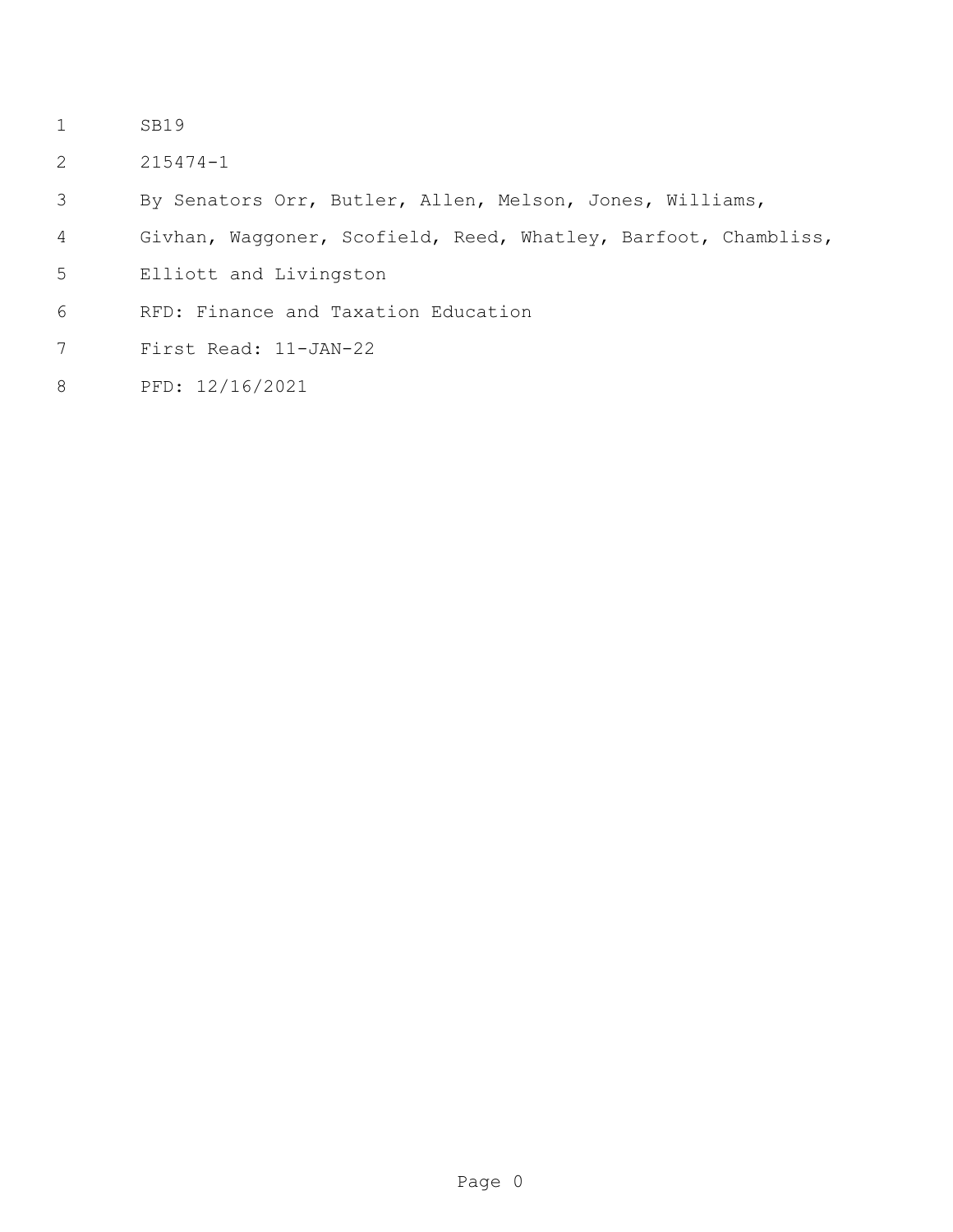215474-1:n:10/28/2021:LSA-KF/jmb SYNOPSIS: Under current law, the state levies an income tax upon all residents of the state and upon all nonresidents who receive income from Alabama sources. Taxpayers are allowed an optional standard deduction, as well as dependent exemptions in 13 computing income subject to the tax. This bill would increase the optional standard deduction and expand the adjusted gross income range allowable for the maximum optional standard deduction and the dependent exemption to increase the threshold at which the state imposes individual income taxes. 21 A BILL 22 TO BE ENTITLED 23 AN ACT To amend Sections 40-18-15 and 40-18-19, Code of Alabama 1975, to increase the optional standard deduction and expand the adjusted gross income range allowable for the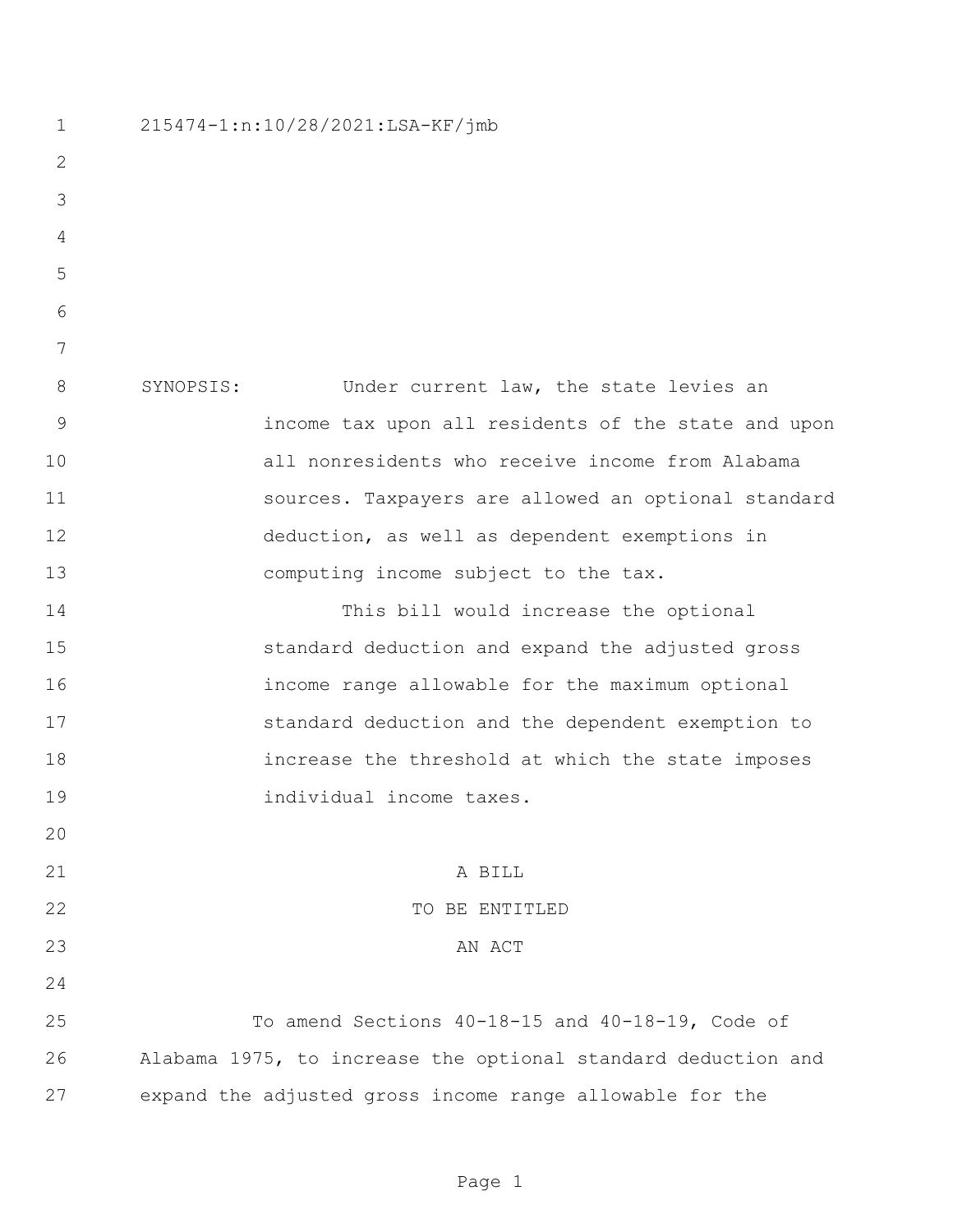maximum optional standard deduction; and to expand the adjusted gross income range allowable for the maximum dependent exemption.

BE IT ENACTED BY THE LEGISLATURE OF ALABAMA:

 Section 1. Section 40-18-15, Code of Alabama 1975, is hereby amended as follows:

7  $\sqrt{940-18-15}$ .

8 "(a) No deduction shall be allowed for any losses, expenses, or interest deferred or disallowed pursuant to 26 U.S.C. § 267 or for any cost required to be capitalized in accordance with 26 U.S.C. § 263A; otherwise, there shall be allowed as deductions:

 "(1) All ordinary and necessary expenses paid or incurred during the taxable year in carrying on any trade or business, as determined in accordance with 26 U.S.C. § 162.

 "(2) Interest paid or accrued within the taxable year on indebtedness, limited to the amount allowable as an interest deduction for federal income tax purposes in the corresponding tax year or period pursuant to the provisions of 26 U.S.C. §§ 163, 264, and 265.

 "(3) The following taxes paid or accrued within the taxable year:

 "a. Income taxes, Federal Insurance Contribution Act taxes, taxes on self-employment income and estate and gift taxes imposed by authority of the United States or any possession of the United States.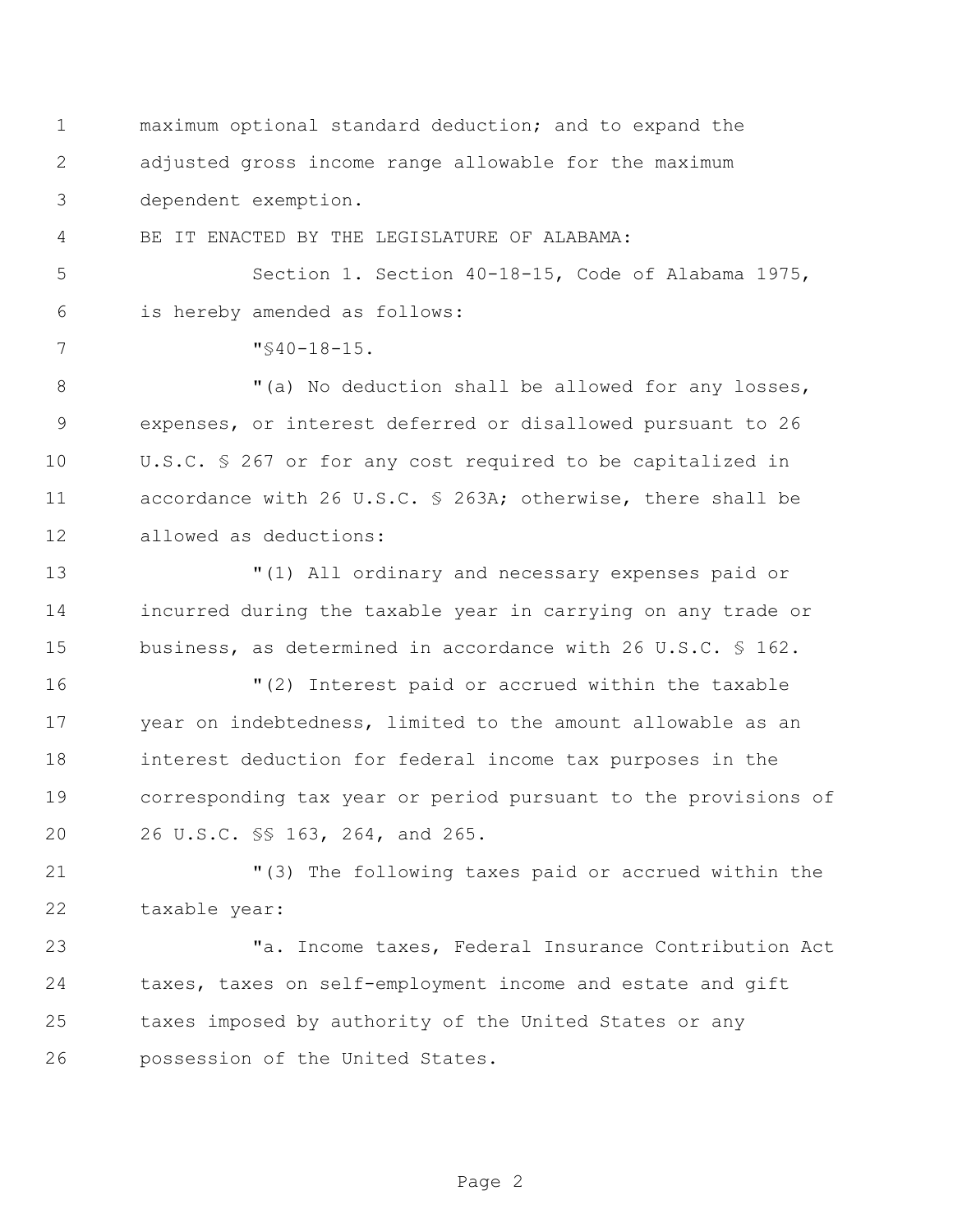"b. State and local, and foreign, occupational license taxes, and contributions to state unemployment funds. "c. State and local, and foreign, real property taxes.

"d. State and local personal property taxes.

 "e. The generation-skipping transfer (GST) tax imposed on income distributions by 26 U.S.C. § 2601.

8 The taxes described in paragraphs c., d., and e. shall be deductible only to the extent that the taxes are deductible for federal income tax purposes under 26 U.S.C. § 11 164 (relating to taxes).

12 Tg. In addition, there shall be allowed as a deduction, state and local, and foreign taxes, except income taxes, and taxes imposed by authority of the United States or any possession of the United States, which are paid or accrued within the taxable year in carrying on a trade or business or 17 an activity described in 26 U.S.C. § 212 (relating to expenses 18 for the production of income).

 "h. Notwithstanding paragraph g., any tax described in any paragraph preceding paragraph g. that is paid or accrued in connection with an acquisition or disposition of property shall be treated as part of the cost of the acquired property or, in the case of a disposition, as a reduction in the amount realized on the disposition of that property.

 "(4) Losses sustained during the taxable year and not compensated for by insurance or otherwise if incurred in a 27 trade or business, in accordance with 26 U.S.C. § 165(c)(1).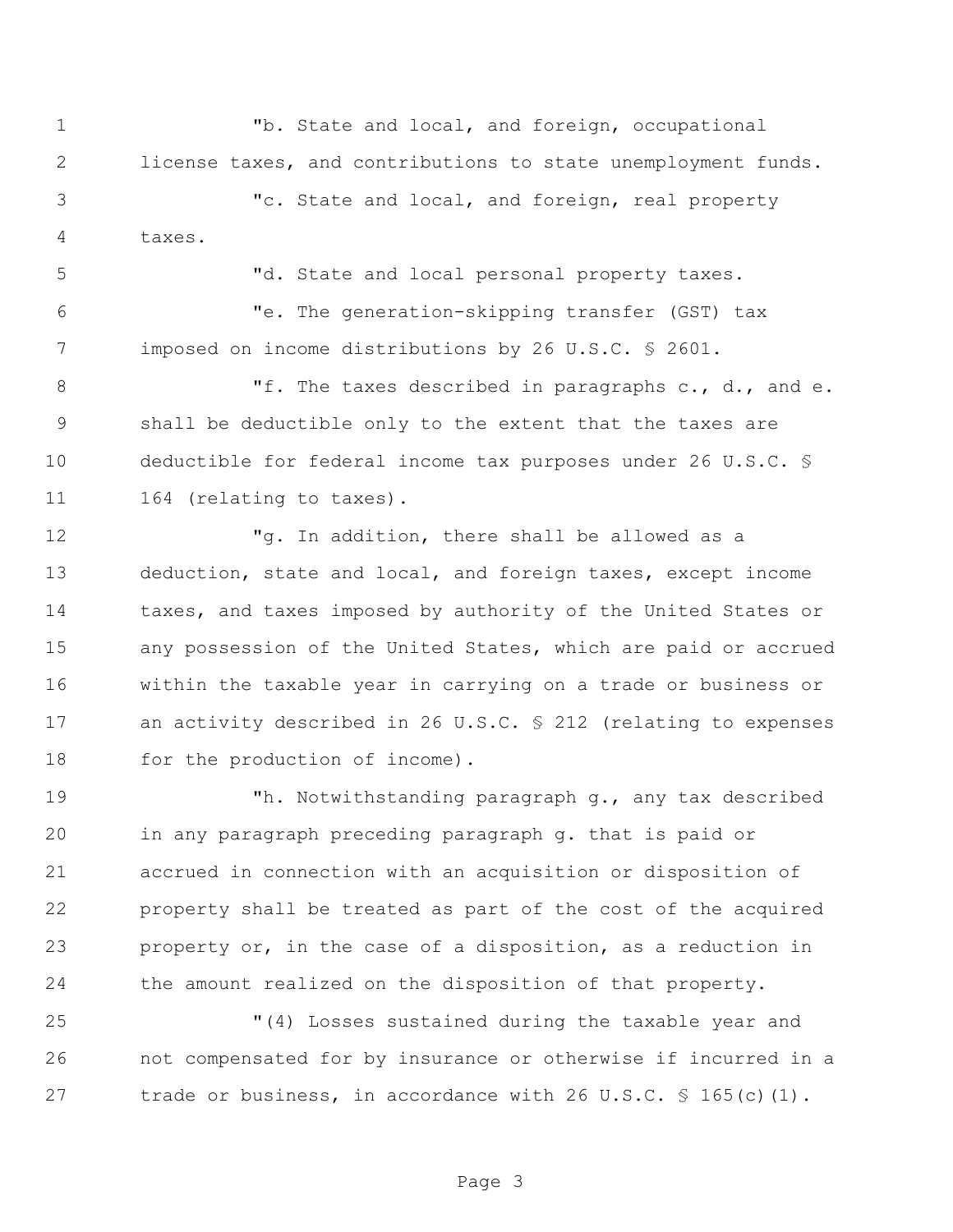"(5) Losses sustained during the taxable year and not compensated for by insurance or otherwise, if incurred in any transaction entered into for profit, though not connected with the trade or business in accordance with 26 U.S.C. § 165(c)(2); but, in the case of a taxpayer other than a resident of the state, only as to those transactions within the state.

 "(6) Casualty and theft losses sustained during the taxable year of property not connected with the conduct of a trade or business or a transaction entered into for profit as determined in accordance with subsections (c)(3) and (h) of 26 U.S.C. § 165. In the case of a nonresident, the deduction shall be allowed only for the losses arising from property located within the State of Alabama and the limitations in 26 U.S.C. § 165 shall be applied with regard only to the taxpayer's Alabama adjusted gross income. No loss shall be allowed if at the time of filing the return, the loss has been claimed on a federal estate tax return.

 "(7) Losses from debts ascertained to be worthless and charged off during the taxable year of ascertainment, if sustained in the conduct of the regular trade or business of the taxpayer.

 "(8) A reasonable allowance for the exhaustion, wear and tear of property from which any income is derived, including a reasonable allowance for obsolescence, in accordance with 26 U.S.C. §§ 167 and 168, and an allowance for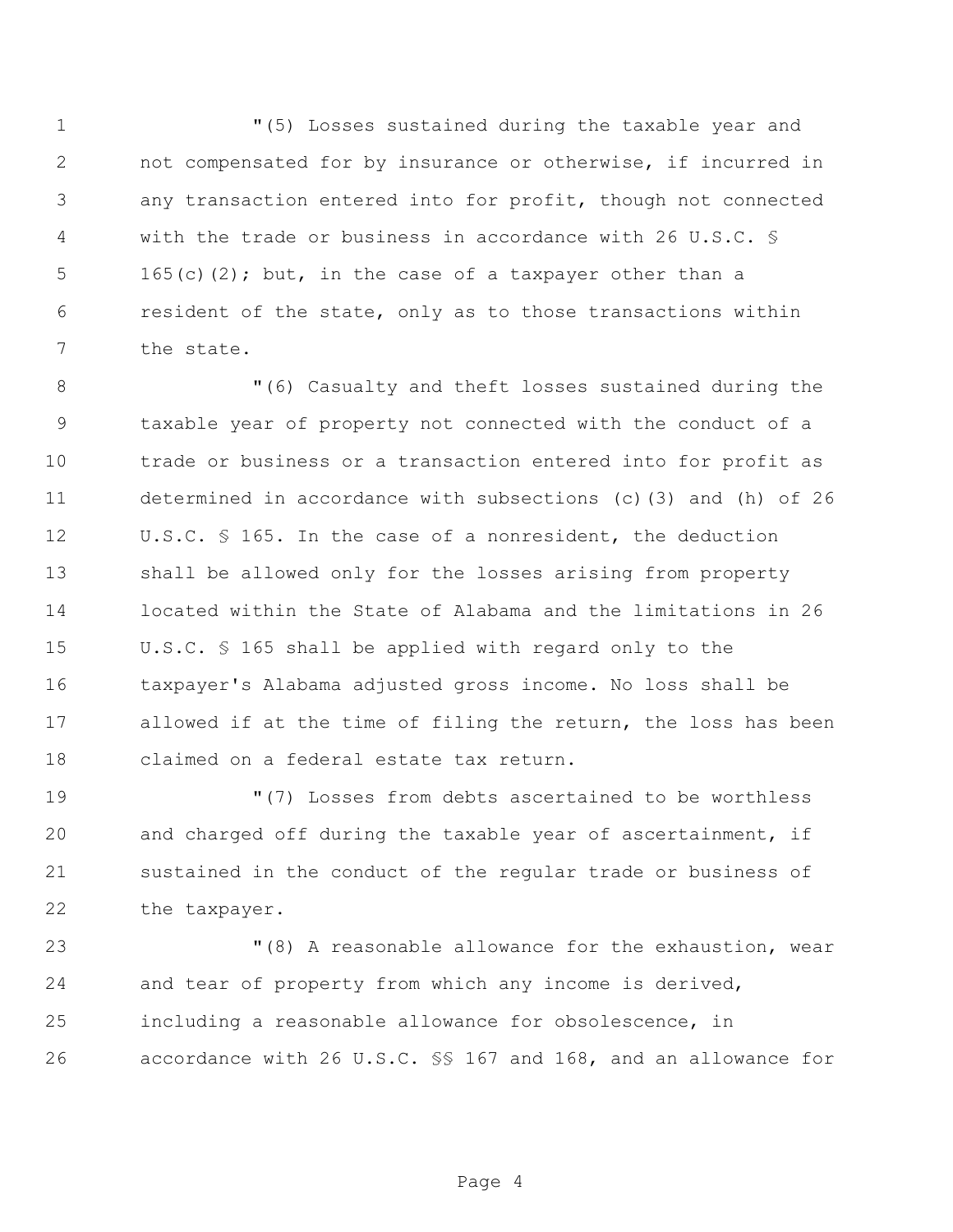the amortization of intangibles determined in accordance with 26 U.S.C. § 197.

 "(9) In the case of mines, oil, and gas wells, other natural deposits and timber, a reasonable allowance for depletion and for depreciation of improvements, according to the peculiar condition in each case based upon the cost, including the cost of development not otherwise deducted, such reasonable allowance in all cases to be made under rules and regulations to be prescribed by the Department of Revenue; and, in the case of leasehold interests, the deduction allowed by this section shall be equitably apportioned between the lessor and the lessee.

 "(10) Charitable contributions to the extent allowed for federal income tax purposes under 26 U.S.C. § 170 (relating to charitable contributions and gifts).

 "(11) The deduction allowed to the individual for federal income tax purposes by 26 U.S.C. § 219 (relating to retirement savings).

 "(12) The deduction allowed for federal income tax purposes by 26 U.S.C. § 404 (relating to qualified pension, profit sharing, stock bonus, and annuity plans).

 "(13) For each individual income taxpayer, medical and dental expenses, including amounts paid for medicine and drugs and amounts paid for accident and health insurance, as determined in accordance with 26 U.S.C. § 213; provided, however, that the limitation of the deduction to the excess of those expenses over 7.5 percent of adjusted gross income as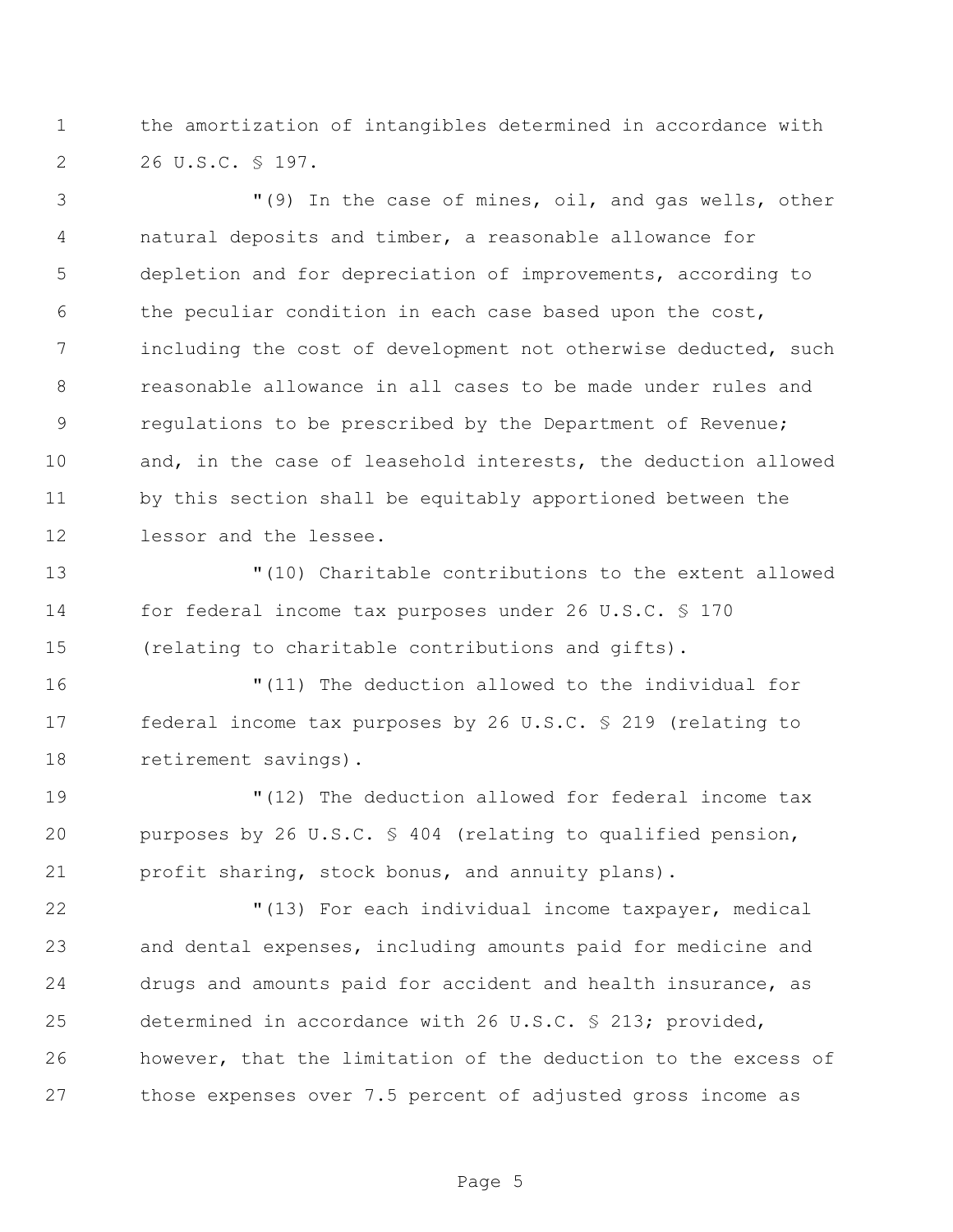provided in 26 U.S.C. § 213 shall instead be limited to the excess of those expenses over 4.0 percent of adjusted gross income.

 "(14) For each individual income taxpayer, the deduction determined in accordance with 26 U.S.C. § 212 for all the ordinary and necessary expenses paid or incurred during the taxable year for the production or collection of income, or for the management, conservation, or maintenance of property held for the production of income, or in connection with the determination, collection, or refund of any tax.

 "(15) Any expense not exceeding \$1,000 actually incurred during the taxable year in constructing on his or her property a family radioactive fallout shelter, as approved and certified by the State Department of Emergency Management, and any amount not exceeding \$1,000 which he or she contributed during the taxable year toward the construction of a community radioactive fallout shelter.

 "(16) A deduction from the taxpayer's adjusted gross income for state income tax purposes of the total cost of installation for conversion from gas or electricity to wood as the primary energy source for heating their individual domestic homes for the taxable year during which a conversion was completed.

 "(17) Alimony and separate maintenance payments, the amount deductible to be the same as the amount deductible for federal income tax purposes under 26 U.S.C. § 215 (relating to alimony payments).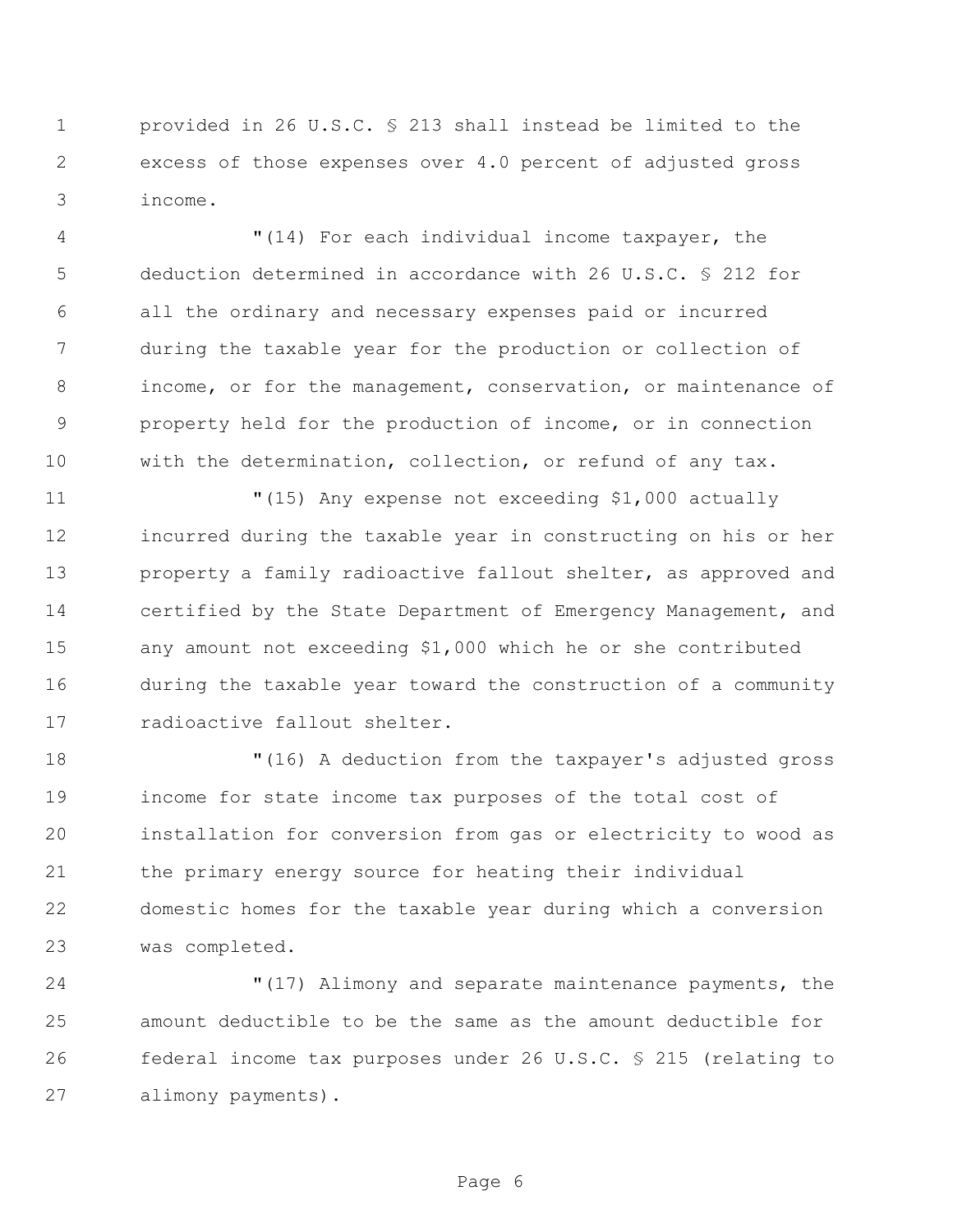"(18) Moving expenses paid or incurred during the taxable year as allowed under 26 U.S.C. § 217 (relating to moving expenses). However, in applying 26 U.S.C. § 217, the term "new principal place of work" means only places of work located within the State of Alabama.

 "(19) Any expense not exceeding \$35,000 actually incurred during the taxable year in removing from his or her property any architectural or transportation barriers to handicapped persons with nonambulatory and semiambulatory disabilities; provided, however, that any improvements resulting from that expense shall not be eligible to be capitalized for depreciation.

 "(20) Notwithstanding subdivision (1), the deduction for expenses of travel, entertainment, and meals shall be determined in accordance with 26 U.S.C. § 274.

 "(21) The deduction allowed by 26 U.S.C. § 179 (relating to expensing certain depreciable property), provided that no deduction shall be allowed under subdivision (8) for any amount allowed as a deduction under this subdivision.

 "(22) The deduction allowed by 26 U.S.C. § 195 (relating to amortization of start-up expenditures), but in the case of a nonresident, only if the principal place of business of the business investigated, created, or acquired is located in the State of Alabama.

 "(23) The deduction allowed by subdivision (1), to the extent that it consists of unreimbursed employee business expenses, and the deduction allowed by subdivision (14) shall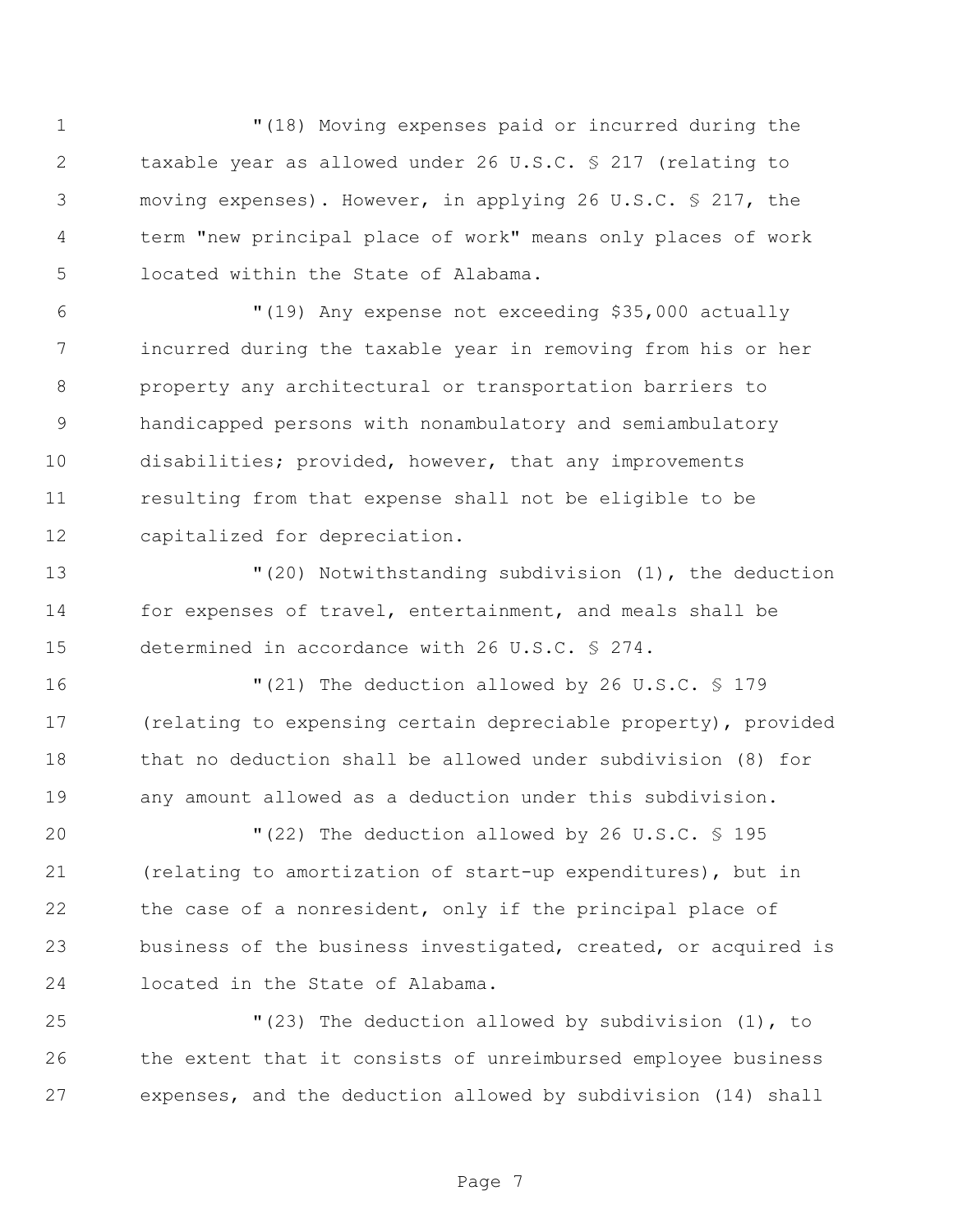be allowed only to the extent that the aggregate of the deductions exceeds 2 percent of adjusted gross income.

 "(24) The reasonable medical and legal expenses paid or incurred by the taxpayer in connection with the adoption of a minor. For purposes of this subdivision, medical expenses shall include any medical and hospital expenses of the adoptee and the adoptee's biological mother which are incident to the adoptee's birth and subsequent medical care and which, in the case of the adoptee, are paid or incurred before the petition is granted.

 $(25)$  The amount of any aid or assistance, whether 12 in the form of property, services, or monies, provided to the State Industrial Development Authority pursuant to Section 41-10-44.8(d) in order to induce an approved company to undertake a major project within the state.

 "(26) The amount of premiums paid pursuant to a qualifying insurance contract for qualified long-term care coverage.

 "(27) The amount deductible by the taxpayer in 20 accordance with 26 U.S.C. § 162(h).

 "(28) The amount, up to five thousand dollars (\$5,000) per annum, contributed subsequent to December 31, 2007, to the Alabama Prepaid Affordable College Tuition Program or the Alabama College Education Savings Program as defined in Chapter 33C of Title 16. If the taxpayer makes a nonqualified withdrawal as defined by Section 529 of the Internal Revenue Code (26 U.S.C. 529), the amount of the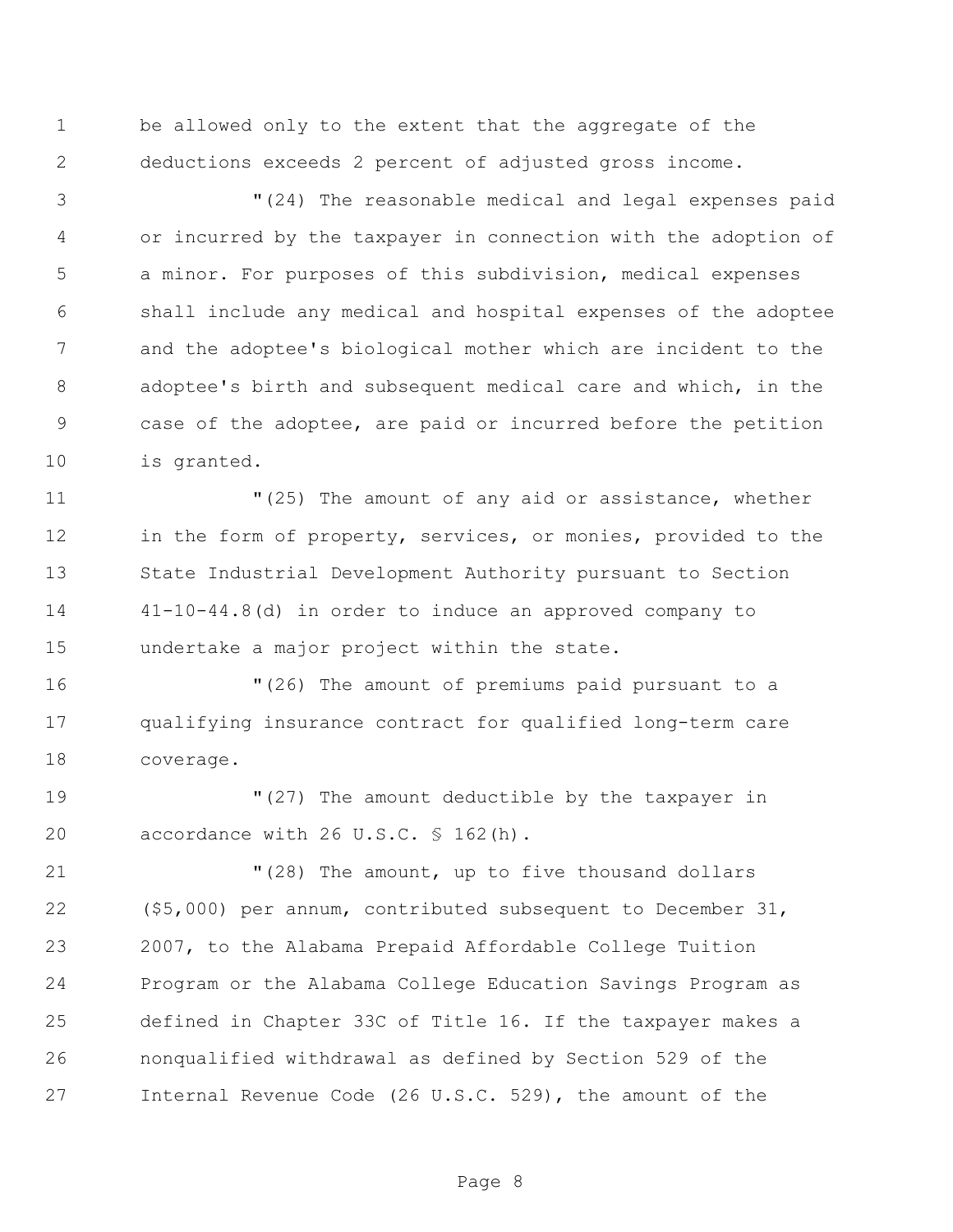nonqualified withdrawal, plus 10 percent of the amount withdrawn, shall be added back to the income of the contributing taxpayer in the year the nonqualified withdrawal was distributed.

 "(b)(1) In lieu of the deductions allowable to individual taxpayers, as provided in subdivision (1) of subsection (a) to the extent of unreimbursed employee business expenses, and as provided in subdivisions (2), (3), (5), (6), (10), (13), (14), (15), (16), (19), (22), and (26) of subsection (a), the taxpayer may elect to take the optional standard deduction of 20 percent of the adjusted gross income or \$2,000, whichever is the lesser. Taxpayers filing jointly as defined in Section 40-18-27 may elect to take the optional standard deduction of 20 percent of the adjusted gross income or \$4,000, whichever is the lesser.

 "(2) For tax years beginning after December 31, 2006, the optional standard deduction shall be determined as follows:

 "a. The standard deduction for married taxpayers filing jointly with adjusted gross income of \$20,000 or less shall be \$7,500. For married taxpayers filing jointly with adjusted gross income of greater than \$20,000, the standard deduction shall be reduced by \$175 for each \$500 of adjusted gross income in excess of \$20,000. Notwithstanding the preceding sentence, the standard deduction shall not be less than \$4,000 for married taxpayers filing jointly.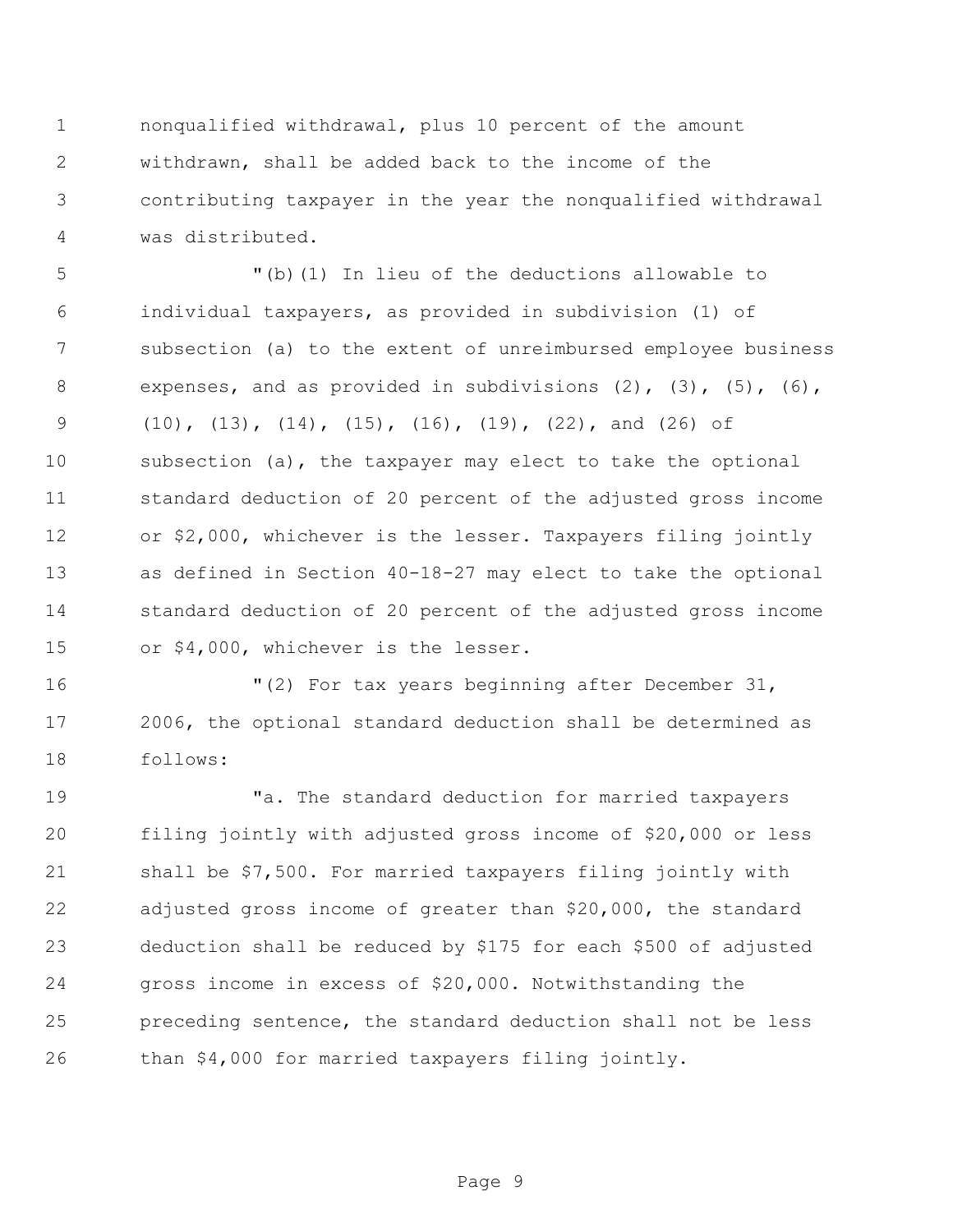"b. The standard deduction for married taxpayers filing separate returns with adjusted gross income of \$10,000 or less shall be \$3,750. For married taxpayers filing separate returns with adjusted gross income of greater than \$10,000, the standard deduction shall be reduced by \$88 for each \$250 of adjusted gross income in excess of \$10,000. Notwithstanding the preceding sentence, the standard deduction shall not be less than \$2,000 for married taxpayers filing separate returns.

 "c. The standard deduction for head of family taxpayers with adjusted gross income of \$20,000 or less shall be \$4,700. For head of family taxpayers with adjusted gross income of greater than \$20,000, the standard deduction shall be reduced by \$135 for each \$500 of adjusted gross income in excess of \$20,000. Notwithstanding the preceding sentence, the standard deduction shall not be less than \$2,000 for head of family taxpayers.

 "d. The standard deduction for single taxpayers with adjusted gross income of \$20,000 or less shall be \$2,500. For single taxpayers with adjusted gross income of greater than 21 \$20,000, the standard deduction shall be reduced by \$25 for each \$500 of adjusted gross income in excess of \$20,000. Notwithstanding the preceding sentence, the standard deduction shall not be less than \$2,000 for single taxpayers.

 "(3) For tax years beginning after December 31, 2018, the optional standard deduction shall be determined as follows: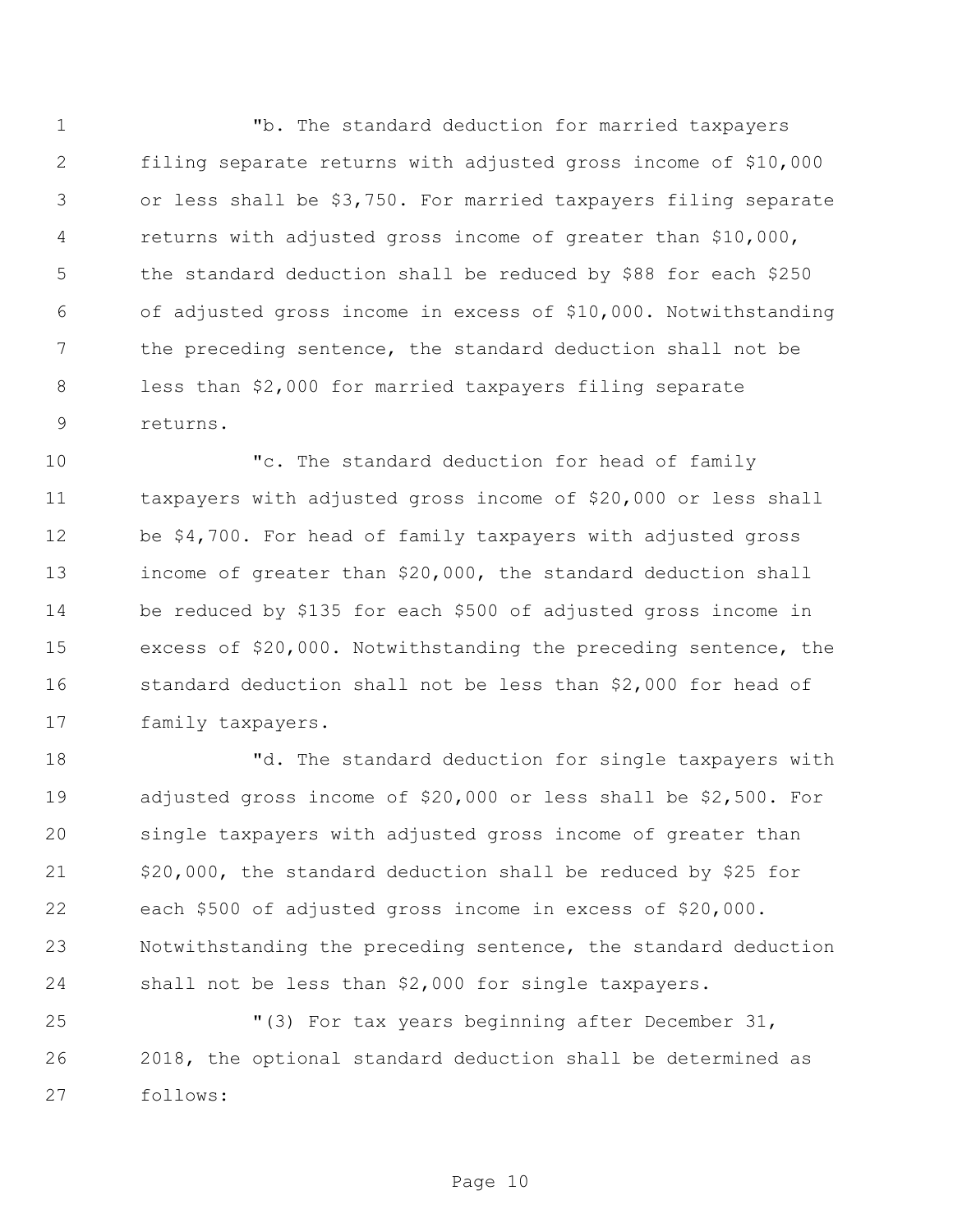1 The standard deduction for married taxpayers filing jointly with adjusted gross income of less than \$23,000 shall be \$7,500. For married taxpayers filing jointly, the standard deduction shall be reduced further by \$175 for each \$500 of adjusted gross income in excess of \$23,000. Notwithstanding the preceding sentence, the standard deduction shall not be less than \$4,000 for married taxpayers filing jointly.

 "b. The standard deduction for married taxpayers filing separate returns with adjusted gross income of less than \$10,500 shall be \$3,750. For married taxpayers filing separate returns, the standard deduction shall be reduced further by \$88 for each \$250 of adjusted gross income in excess of \$10,500. Notwithstanding the preceding sentence, the standard deduction shall not be less than \$2,000 for married taxpayers filing separate returns.

 "c. The standard deduction for head of family taxpayers with adjusted gross income of less than \$23,000 shall be \$4,700. For head of family taxpayers, the standard deduction shall be reduced further by \$135 for each \$500 of adjusted gross income in excess of \$23,000. Notwithstanding the preceding sentence, the standard deduction shall not be less than \$2,000 for head of family taxpayers.

 "d. The standard deduction for single taxpayers with adjusted gross income of less than \$23,000 shall be \$2,500. For single taxpayers, the standard deduction shall be reduced further by \$25 for each \$500 of adjusted gross income in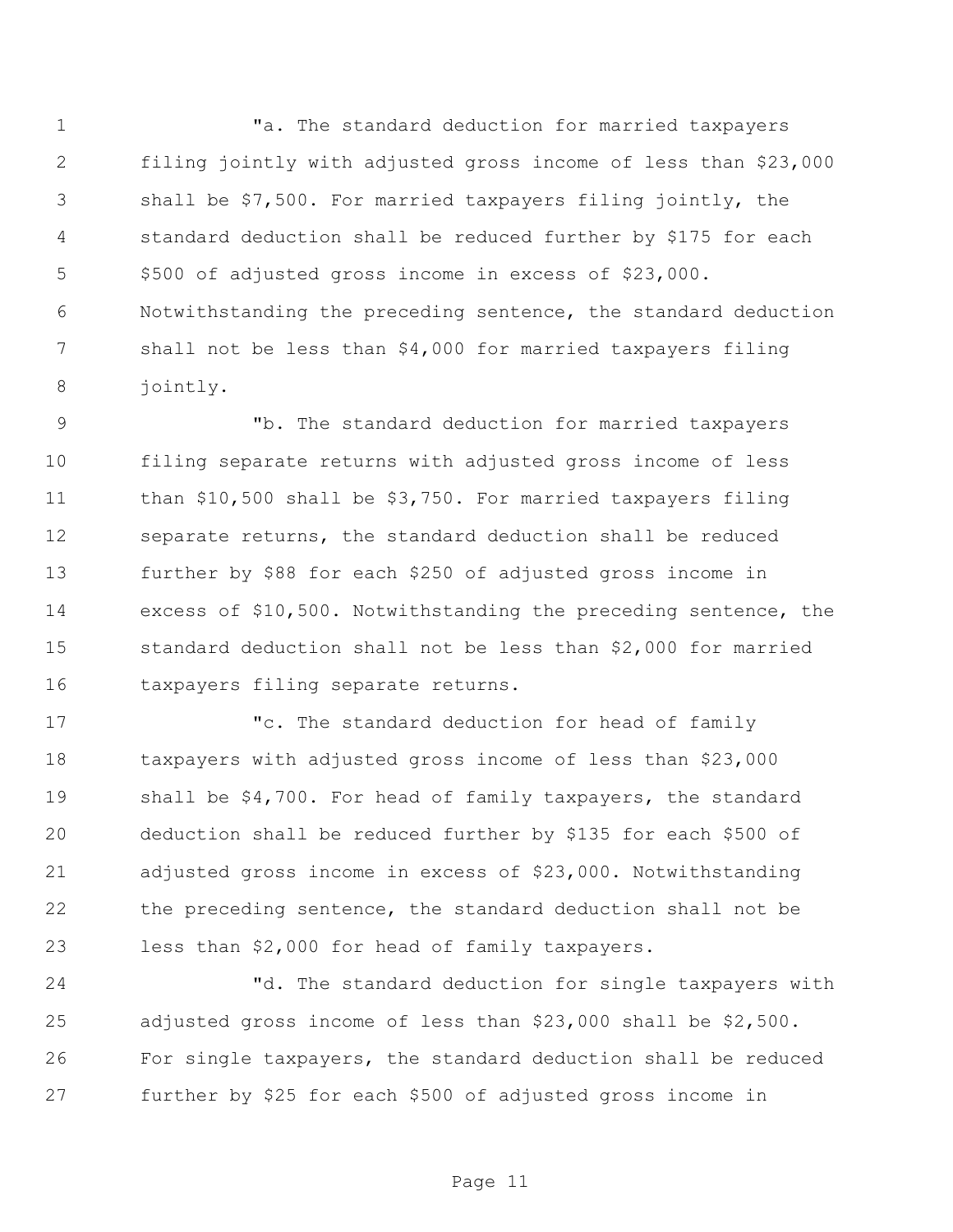| $\mathbf 1$    | excess of \$23,000. Notwithstanding the preceding sentence, the    |
|----------------|--------------------------------------------------------------------|
| $\mathbf{2}$   | standard deduction shall not be less than \$2,000 for single       |
| 3              | taxpayers.                                                         |
| 4              | "(4) For tax years beginning after December 31,                    |
| 5              | 2021, the optional standard deduction shall be determined as       |
| 6              | follows:                                                           |
| $\overline{7}$ | "a. The standard deduction for married taxpayers                   |
| $\,8\,$        | filing jointly with adjusted gross income of less than             |
| $\mathcal{G}$  | twenty-five thousand five hundred dollars (\$25,500) shall be      |
| 10             | eight thousand five hundred dollars (\$8,500). For married         |
| 11             | taxpayers filing jointly, the standard deduction shall be          |
| 12             | reduced further by one hundred seventy-five dollars (\$175) for    |
| 13             | each five hundred dollars (\$500) of adjusted gross income in      |
| 14             | excess of twenty-five thousand five hundred dollars (\$25,500).    |
| 15             | Notwithstanding the preceding sentence, the standard deduction     |
| 16             | shall not be less than five thousand dollars (\$5,000) for         |
| 17             | married taxpayers filing jointly.                                  |
| 18             | "b. The standard deduction for married taxpayers                   |
| 19             | filing separate returns with adjusted gross income of less         |
| 20             | than twelve thousand seven hundred fifty dollars (\$12,750)        |
| 21             | shall be four thousand two hundred fifty dollars $(94, 250)$ . For |
| 22             | married taxpayers filing separate returns, the standard            |
| 23             | deduction shall be reduced further by eighty-eight dollars         |
| 24             | (\$88) for each two hundred fifty dollars (\$250) of adjusted      |
| 25             | gross income in excess of twelve thousand seven hundred fifty      |
| 26             | dollars (\$12,750).                                                |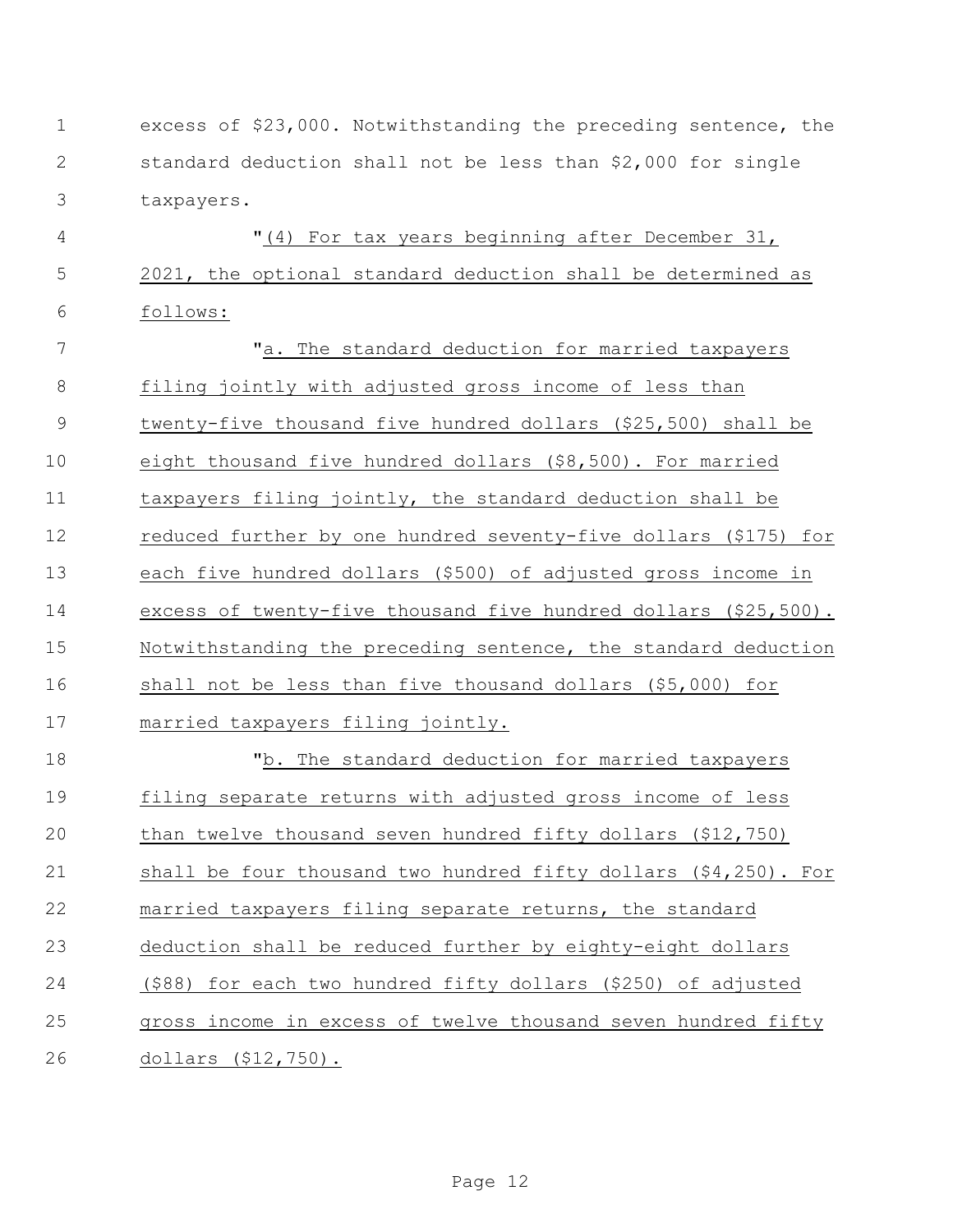| $\mathbf 1$    | "c. The standard deduction for head of family                   |
|----------------|-----------------------------------------------------------------|
| $\sqrt{2}$     | taxpayers with adjusted gross income of less than twenty-five   |
| 3              | thousand five hundred dollars (\$25,500) shall be five thousand |
| 4              | two hundred dollars (\$5,200). For head of family taxpayers,    |
| 5              | the standard deduction shall be reduced further by one hundred  |
| 6              | thirty-five dollars (\$135) for each five hundred dollars       |
| $\overline{7}$ | (\$500) of adjusted gross income in excess of twenty-five       |
| $\,8\,$        | thousand five hundred dollars (\$25,500). Notwithstanding the   |
| $\mathsf 9$    | preceding sentence, the standard deduction shall not be less    |
| 10             | than two thousand five hundred dollars (\$2,500) for head of    |
| 11             | family taxpayers.                                               |
| 12             | "d. The standard deduction for single taxpayers with            |
| 13             | adjusted gross income of less than twenty-five thousand five    |
| 14             | hundred dollars (\$25,500) shall be three thousand dollars      |
| 15             | (\$3,000). For single taxpayers, the standard deduction shall   |
| 16             | be reduced further by twenty-five dollars (\$25) for each five  |
| 17             | hundred dollars (\$500) of adjusted gross income in excess of   |
| 18             | twenty-five thousand five hundred dollars (\$25,500).           |
| 19             | Notwithstanding the preceding sentence, the standard deduction  |
| 20             | shall not be less than two thousand five hundred dollars        |
| 21             | (\$2,500) for single taxpayers.                                 |
| 22             | "(c) A deduction is allowable for the amount of                 |
| 23             | federal income tax paid or accrued within the taxable year. In  |
| 24             | the case of a nonresident taxpayer, the amount of federal       |
| 25             | income tax deductible to Alabama shall be determined by the     |
| 26             | ratio that the amount of adjusted gross income received from    |

sources within the State of Alabama bears to the amount of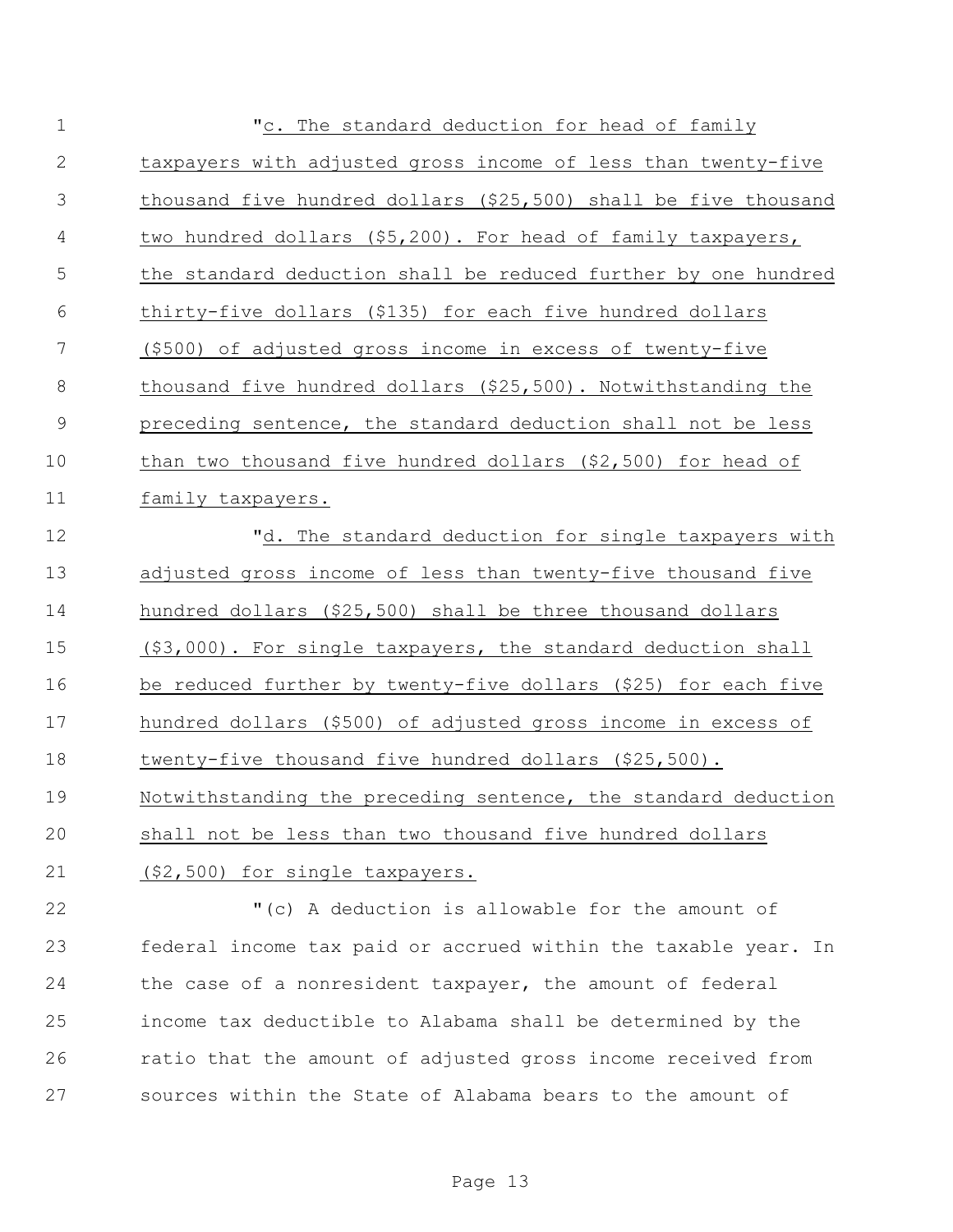adjusted gross income received from sources within and outside the State of Alabama.

 "(d) If separate returns are filed by husband and wife and one spouse elects to claim the optional standard deduction, the other spouse must also claim the optional standard deduction, unless, for the tax returns filed for the 2014 and subsequent tax years, the spouses have lived apart for the entire year. In this case, each spouse may claim either the optional standard deduction or itemized deductions. Neither spouse may claim a deduction for expenses paid by the other spouse.

"(e) In the case of a nonresident individual:

 $(1)$  The deductions allowed in subdivisions (1), 14 (2), (3), (4), (5), (7), (8), (9), (11), (12), (19), (21), (23), and (25) of subsection (a) shall be allowed only to the extent that they are paid or incurred in carrying on a trade or business within the State of Alabama and the deduction allowed by Section 40-18-15.2 shall be allowed only to the extent it arose from a trade or business carried on in Alabama.

 "(2) The deductions allowed by subdivisions (2), (3), (5), (8), (9), (14), and (19) of subsection (a) shall be allowed only to the extent arising from property located in Alabama or transactions producing income that is subject to tax in the State of Alabama.

 "(3) The amount of the deductions allowed by subdivisions (2), (3), (6), (10), (13), (15), (16), (17),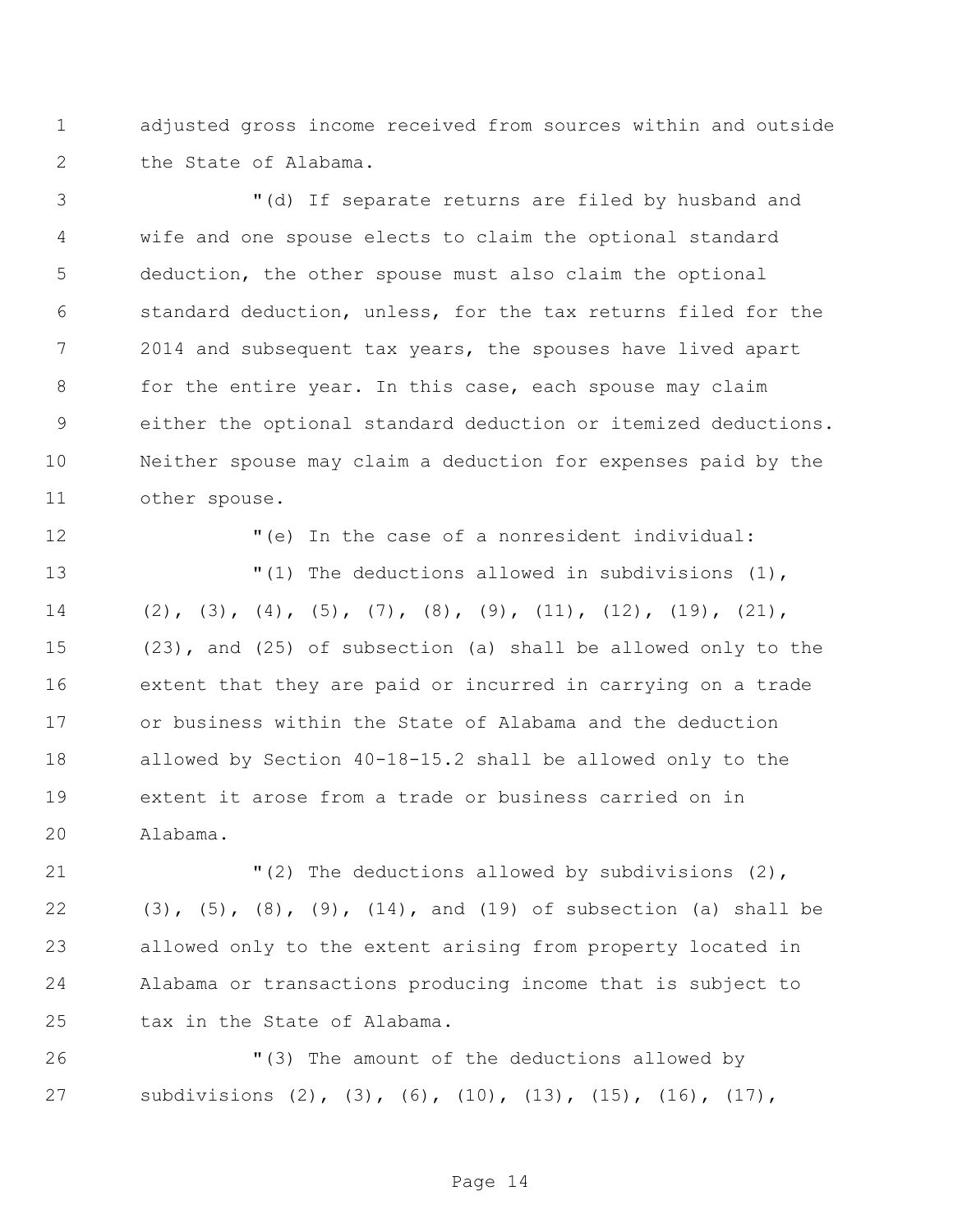(19), (24), and (26) of subsection (a) (and not allowed by subdivisions (1) or (2) of this subsection), or by subsection (b) if the taxpayer elects the standard deduction, shall be limited to the amount determined by multiplying the total of such deductions by a fraction, the numerator of which is the taxpayer's adjusted gross income determined using the rules provided in subdivisions (1) and (2) of this subsection and the denominator of which is the taxpayer's adjusted gross income determined under Section 40-18-14.2. The deduction allowed in subdivision (17) of subsection (a) shall not be subtracted in calculating either the numerator or denominator in the previous sentence.

 "(f) Nothing in this section shall allow any item to be deducted more than once.

"§40-18-19.

 "(a) The following exemptions from income taxation shall be allowed to every individual resident taxpayer:

 "(1) Retirement allowances, pensions and annuities, or optional allowances, approved by the Board of Control of the Teachers' Retirement System of Alabama, which exempt status is set out in Section 16-25-23.

 "(2) Retirement allowances, pensions and annuities or optional allowances, approved by the Board of Control of the Employees' Retirement System of Alabama, which exempt status is set out in Section 36-27-28.

 "(3) The first eight thousand dollars (\$8,000) of any retirement compensation, retirement allowances, pensions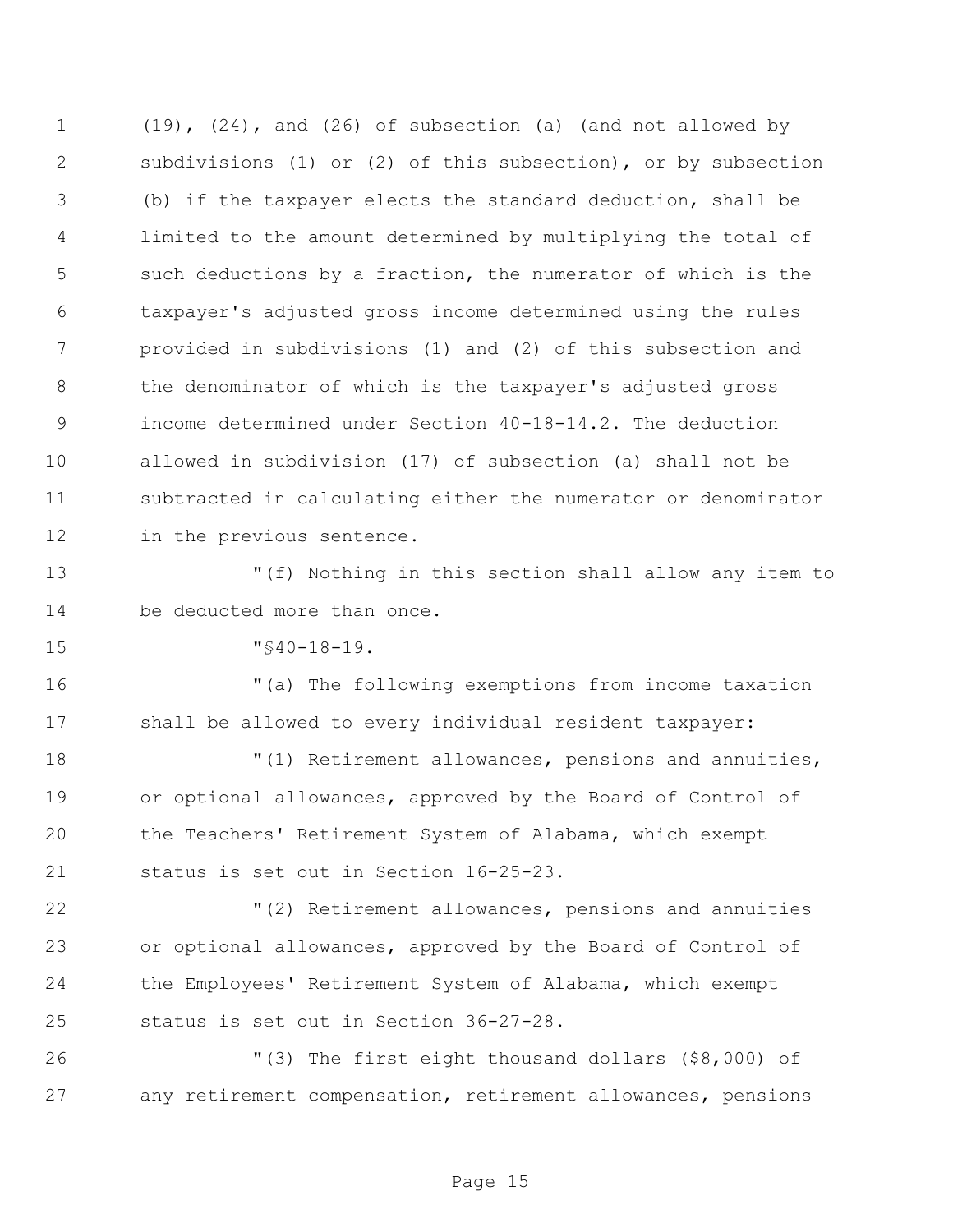and annuities, or optional allowances, received by any eligible firefighter, as defined in Sections 36-32-1 and 36-32-2, or his or her designated beneficiary, from any firefighting agency established in the State of Alabama, but only if such retirement compensation, retirement allowances, pensions and annuities, or optional allowances as are awarded as a result of fire protection services rendered. This subdivision shall become effective for the taxable years beginning January 1, 1987, and thereafter following its passage and approval by the Governor, or upon its otherwise becoming a law; provided, that for the taxable years beginning on or after January 1, 1991, all of the pension and retirement payments shall be exempt from taxation.

 "(4) The first eight thousand dollars (\$8,000) of any retirement compensation, retirement allowances, pensions and annuities, or optional allowances received by any eligible peace officer, as defined in subdivision (11) of Section 36-21-60, or his or her designated beneficiary, from any police retirement system established in the State of Alabama, but only if the retirement compensation, retirement allowances, pensions and annuities, or optional allowances are awarded as a result of police services rendered. This subdivision shall become effective for taxable years beginning January 1, 1984, and thereafter; provided, that for the taxable years beginning on or after January 1, 1991, all of the pension and retirement payments shall be exempt from taxation.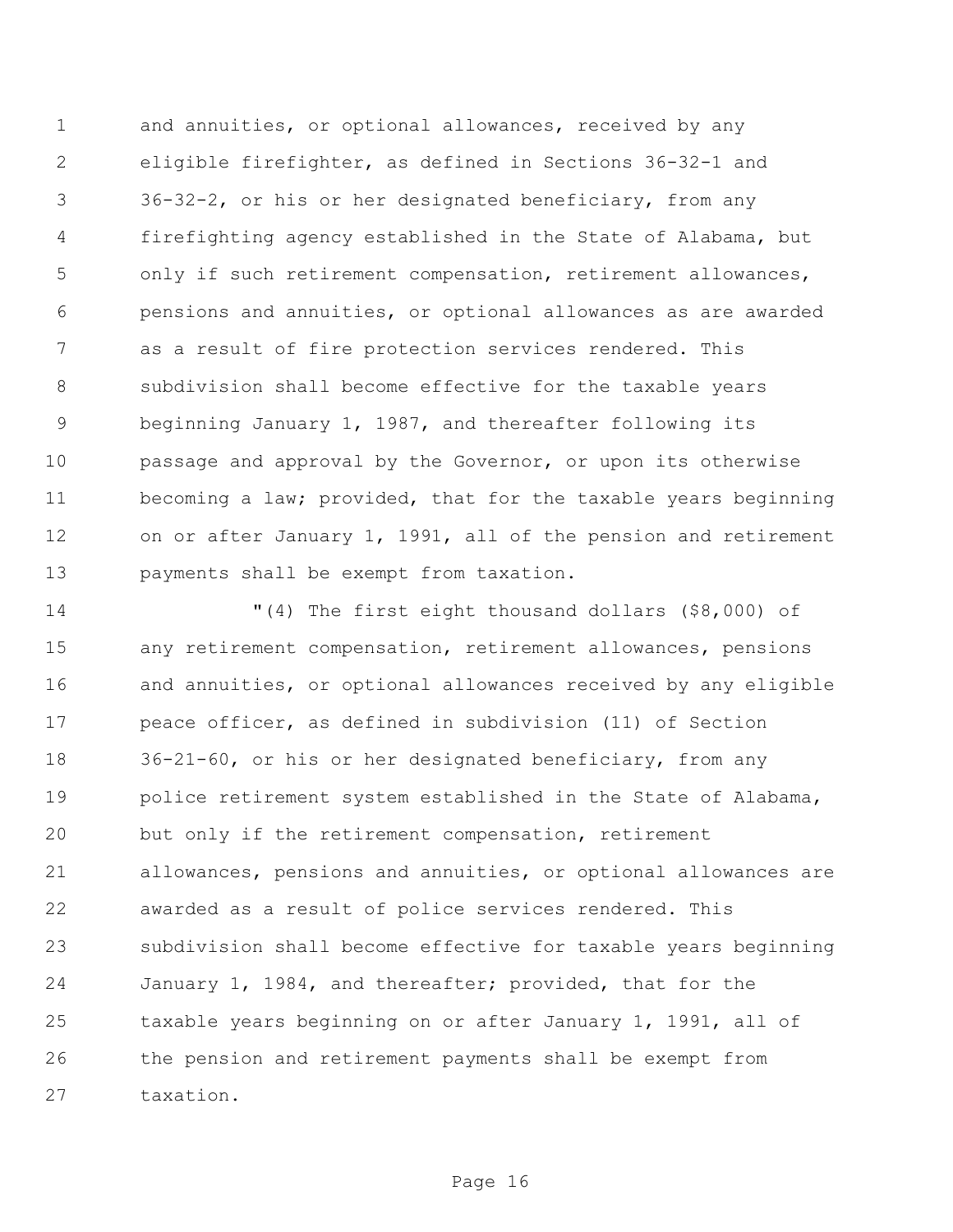"(5) Income received as annuities under the United States Retirement System from the United States Government Civil Service Retirement and Disability Fund, including income received from the Tennessee Valley Authority's pension system, income received as annuities under the United States Foreign Service Retirement and Disability Fund, or income received from any other United States government retirement and disability fund.

9 "(6) Beginning January 1, 1991, all payments made on or after such date to a retiree or his designated beneficiary under a "defined benefit plan," as defined under Section 414(j) of the Internal Revenue Code of 1986, as amended from time to time, to the extent such payment would be taxable for federal income tax purposes.

 "(7) Net income realized by individuals and partnerships from time to time in the business of conducting a financial business employing moneyed capital coming into competition with the business of national banks, but only if such individuals and partnerships are subject to an excise tax imposed by this state on or with respect to such income.

 "(8) In the case of a single person or a married person not living with husband or wife, a personal exemption of one thousand five hundred dollars (\$1,500) or, in the case of a head of a family or a married person living with husband or wife, a personal exemption of three thousand dollars (\$3,000), but a husband and wife living together shall receive only one personal exemption of three thousand dollars (\$3,000)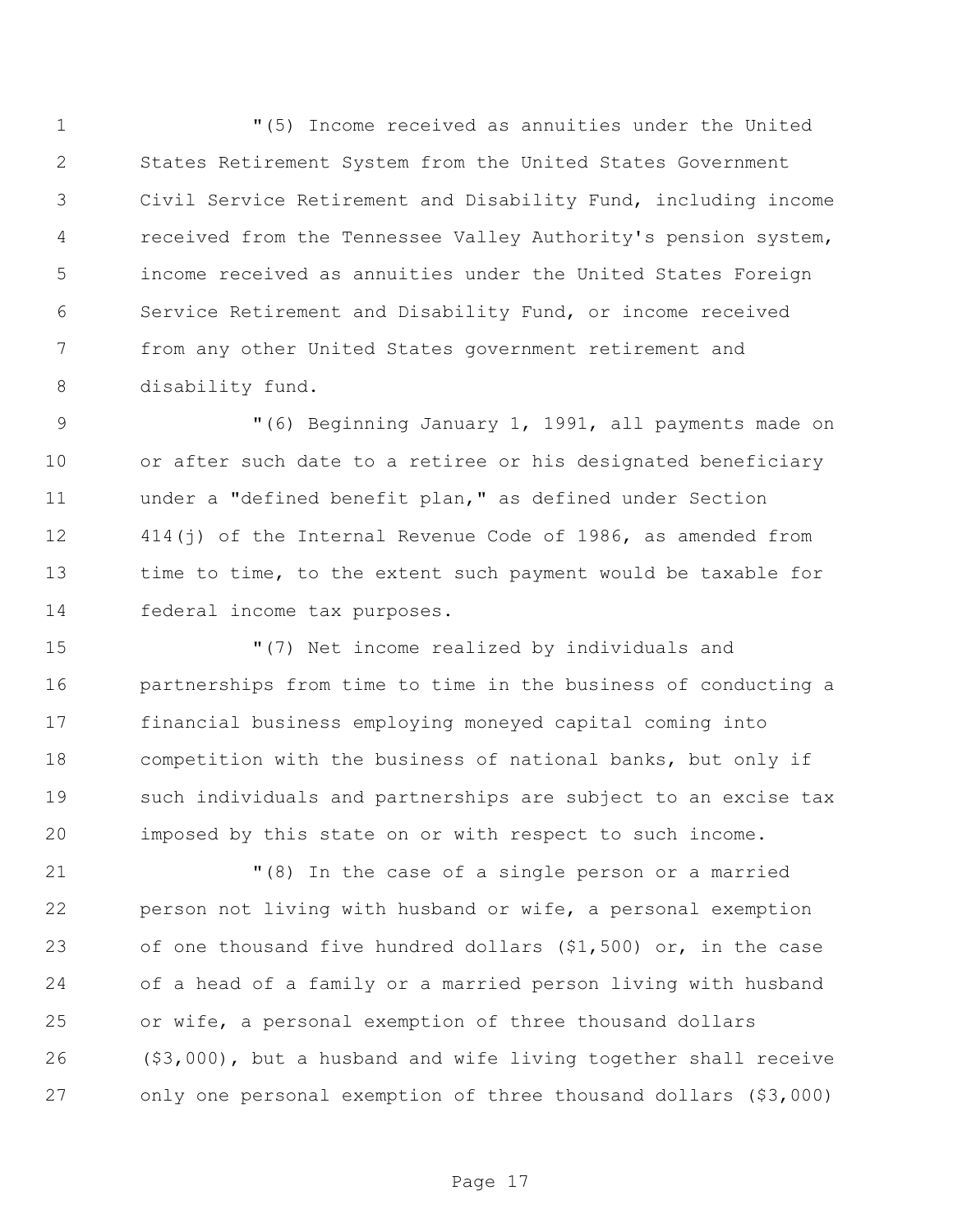against their aggregate income, and in case they make separate returns each must claim a personal exemption of one thousand five hundred dollars (\$1,500).

 "(9) a. Three hundred dollars (\$300) for each person, other than husband or wife, dependent upon the taxpayer, and over half of whose support, for the calendar year in which the taxable year for the taxpayer begins, was 8 received from the taxpayer.

 "b. For tax years beginning after December 31, 2006, for taxpayers with adjusted gross income equal to or less than 11 \$20,000, one thousand dollars for each person other than 12 husband or wife, dependent upon the taxpayer, and over half of whose support, for the calendar year in which the taxable year for the taxpayer begins, was received from the taxpayer.

 "c. For tax years beginning after December 31, 2006, for taxpayers with adjusted gross income in excess of \$20,000 and equal to or less than \$100,000, five hundred dollars for each person other than husband and wife, dependent upon the taxpayer, and over half of whose support, for the calendar year in which the taxable year for the taxpayer begins, was 21 received from the taxpayer.

 "d. For tax years beginning after December 31, 2021, for taxpayers with adjusted gross income equal to or less than fifty thousand dollars (\$50,000), one thousand dollars (\$1,000) for each person other than husband or wife, dependent upon the taxpayer, and over half of whose support, for the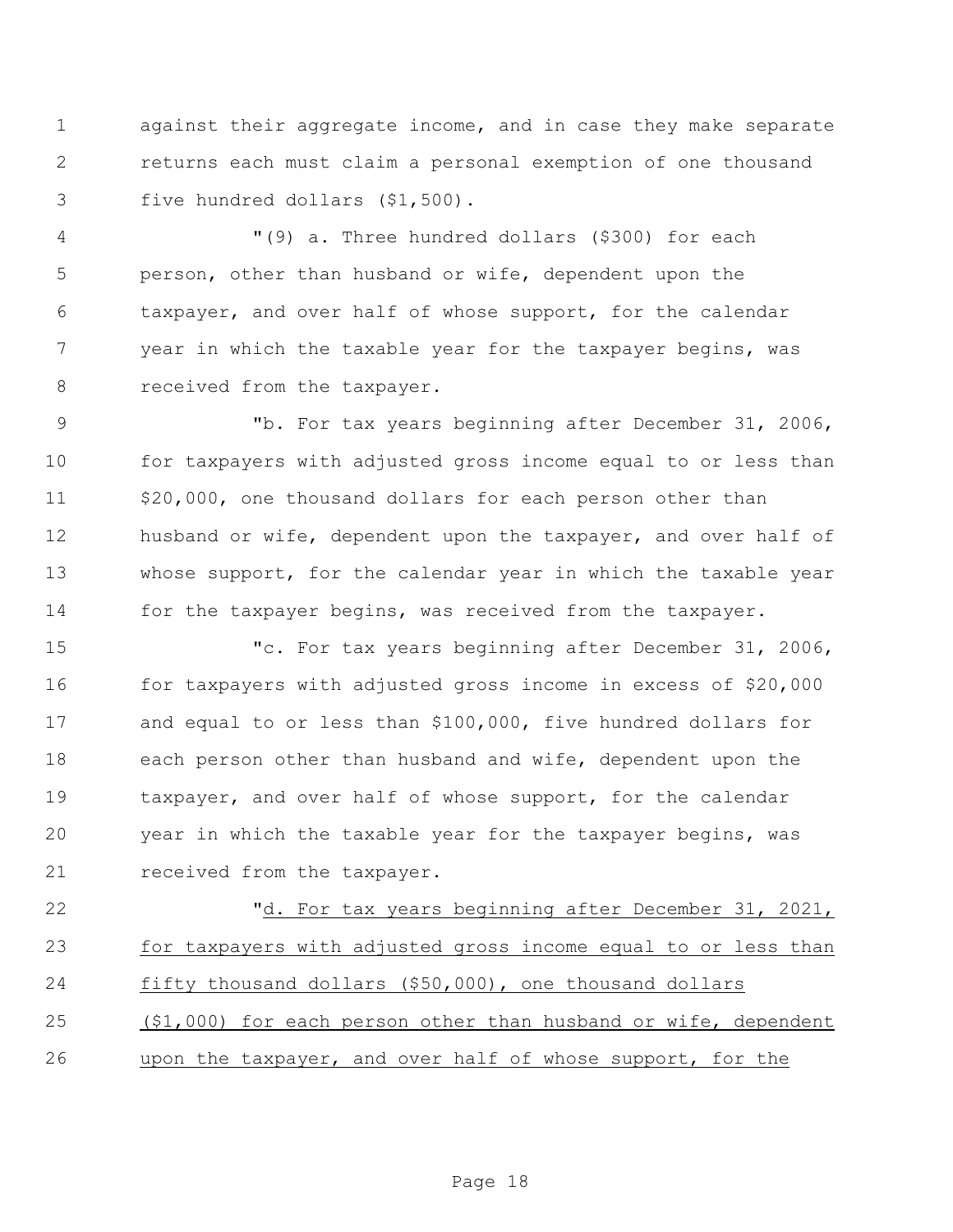calendar year in which the taxable year for the taxpayer begins, was received from the taxpayer.

 "e. For tax years beginning after December 31, 2021, for taxpayers with adjusted gross income in excess of fifty thousand dollars (\$50,000) and equal to or less than one hundred thousand dollars (\$100,000), five hundred dollars (\$500) for each person other than husband and wife, dependent upon the taxpayer, and over half of whose support, for the calendar year in which the taxable year for the taxpayer begins, was received from the taxpayer.

 "For the purposes of this section, "dependent" shall mean: A son or daughter of the taxpayer or a descendant of 13 either; a stepson or stepdaughter of the taxpayer; a brother, 14 sister, stepbrother, or stepsister of the taxpayer; the father 15 or mother of the taxpayer or an ancestor of either; a 16 stepfather or stepmother of the taxpayer; a son or daughter of 17 a brother or sister of the taxpayer; a brother or sister of 18 the father or mother of the taxpayer; a son-in-law, daughter-in-law, father-in-law, mother-in-law, brother-in-law, or sister-in-law of the taxpayer. As used in this paragraph the terms "brother" and "sister" include a brother or sister by the half blood. For the purpose of determining whether any of the foregoing relationships exist, a legally adopted child of a person shall be considered a child of such a person by blood.

 "(10) Beginning January 1, 1998, all income, interest, dividends, gains, or benefits of any kind received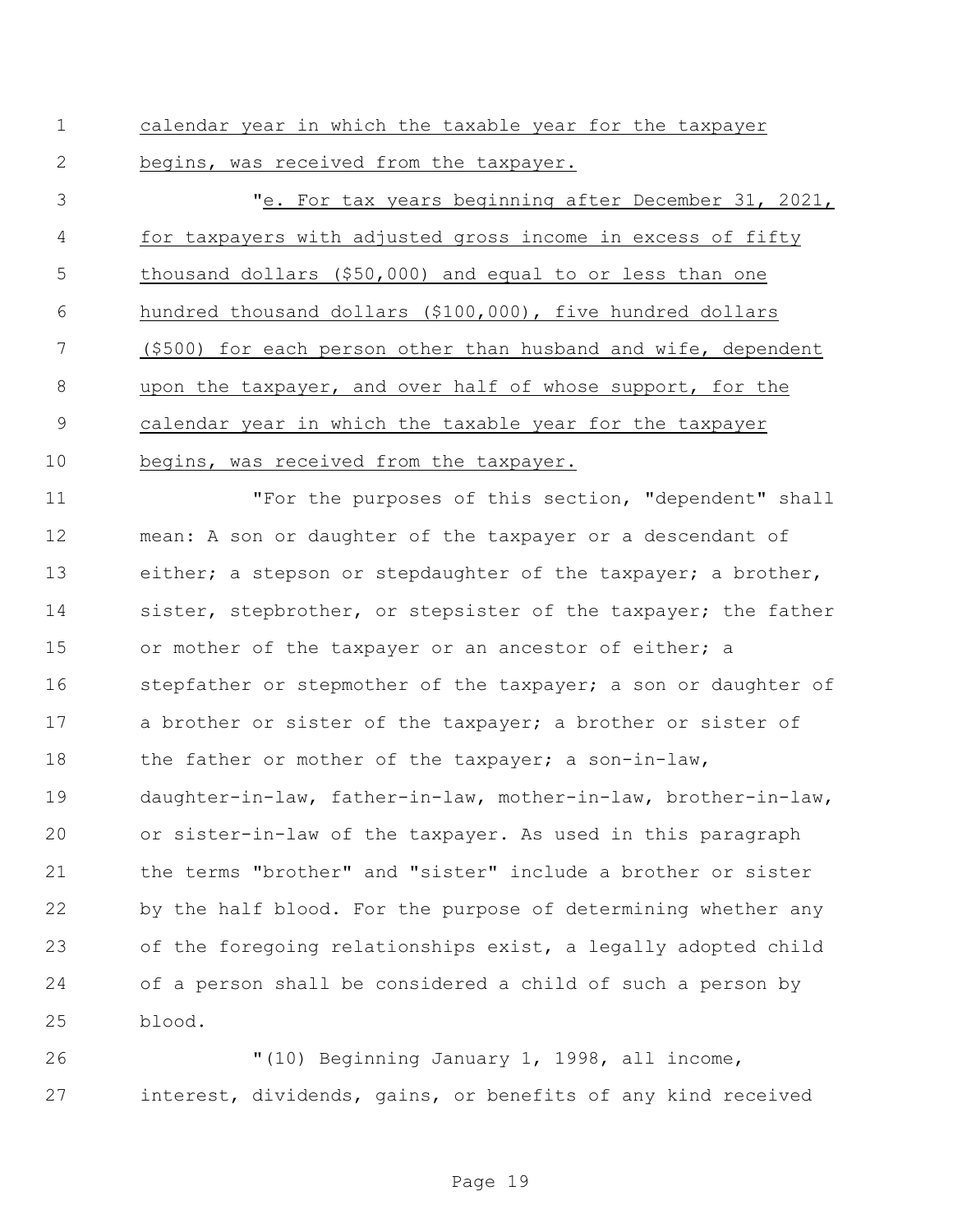from savings accounts or prepaid tuition contracts administered under Title 16, Chapter 33C, are exempt from all income taxation by the state and by all of its political subdivisions to the extent that the amounts remain on deposit in the PACT Trust Fund or the ACES Trust Fund, or are used to pay the designated beneficiary's qualified higher education expenses as defined in Section 529 of the Internal Revenue Code of 1986, as amended, or are refunded under such terms as would not carry a penalty under Section 529 of the Internal Revenue Code of 1986, as amended.

 "(11) Beginning January 1, 2016, all income, interest, dividends, gains or benefits of any kind received from ABLE savings accounts administered under Title 16, Chapter 33C, are exempt from all income taxation by the state and by all of its political subdivisions to the extent that 16 the amounts remain on deposit in the ABLE Trust Fund, or are used to pay the designated beneficiary's qualified disability expenses as defined in Section 529A of the Internal Revenue Code of 1986, as amended, or are refunded under such terms as would not carry a penalty under Section 529A of the Internal Revenue Code of 1986, as amended, or other applicable federal law.

 "(12) Beginning January 1, 2018, amounts received by an individual from sources within a foreign country or countries which constitute a housing allowance, and earned income attributable to services performed by such individual received during the tax period are exempt from all income